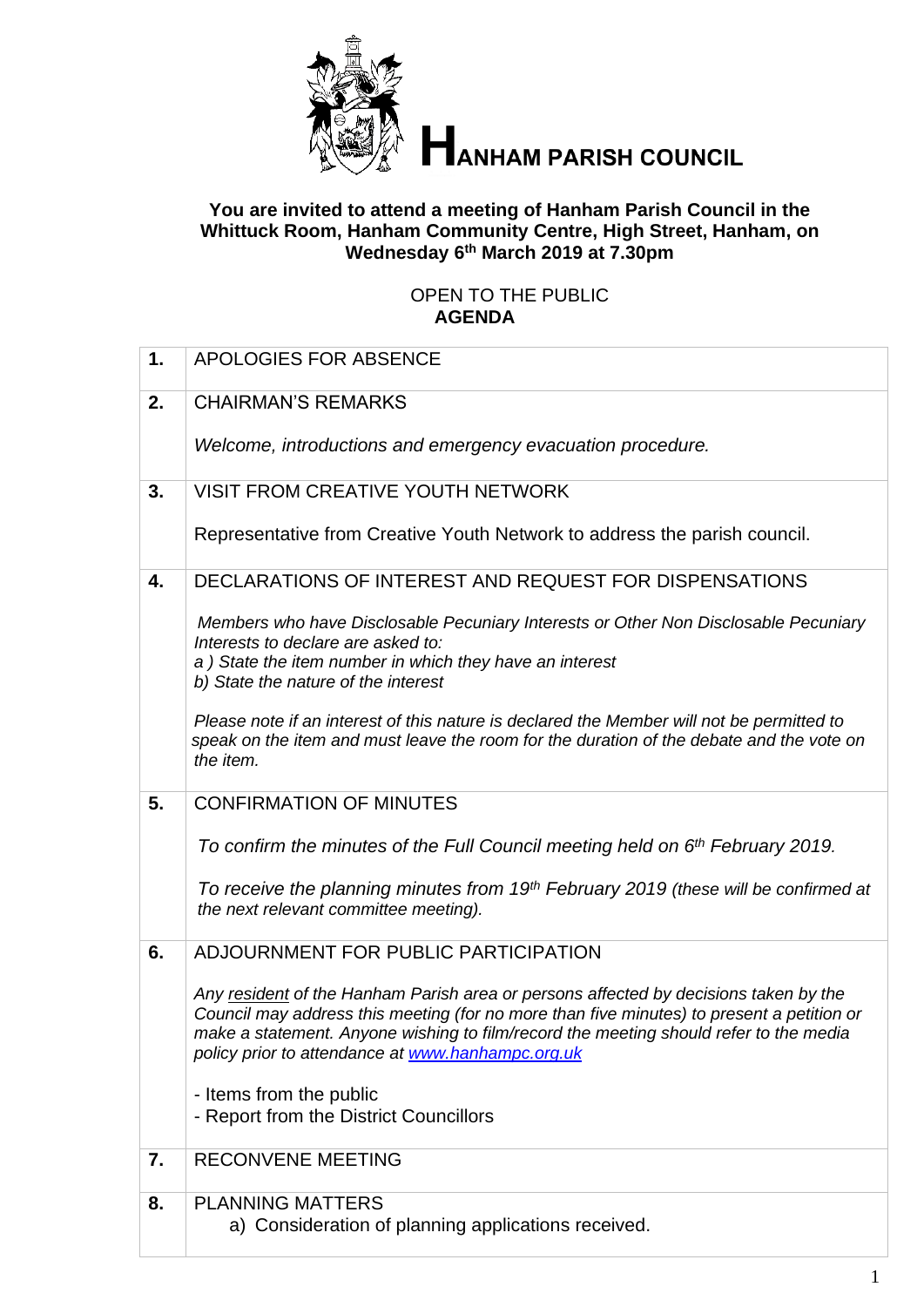|     | None at distribution date 26/2/19<br>These applications may be available for viewing on the South Glos. Planning<br>website: http://developments.southglos.gov.uk/online-applications/<br>b) Other matters relating to planning. |
|-----|----------------------------------------------------------------------------------------------------------------------------------------------------------------------------------------------------------------------------------|
| 9.  | <b>FINANCE</b>                                                                                                                                                                                                                   |
|     | Verbal financial report from the Chair of Finance<br>a)<br>Request for £250.00 to Hanham Abbots PC towards Hanham Common Fayre<br>b)<br>costs<br>To authorise payment of accounts from the schedule provided<br>C)               |
| 10. | <b>MATTERS ARISING</b>                                                                                                                                                                                                           |
|     | On-going issues from previous meetings.                                                                                                                                                                                          |
| 11. | REPORTS FROM PARISH COUNCIL REPRESENTATIVES FROM OTHER<br><b>MEETINGS</b>                                                                                                                                                        |
|     | Brief verbal presentation, with a copy of the full report to the Clerk if necessary.                                                                                                                                             |
| 12. | CORRESPONDENCE FROM SOUTH GLOS COUNCIL                                                                                                                                                                                           |
| 13. | <b>CORRESPONDENCE FROM OTHER SOURCES</b>                                                                                                                                                                                         |
| 14. | MEMBERS POINTS OF INFORMATION                                                                                                                                                                                                    |
|     | All matters to be notified to the Chair prior to the meeting.                                                                                                                                                                    |
| 15. | DATE OF NEXT MEETING                                                                                                                                                                                                             |

 ………………………………………………………………..Clerk to the Council Enquiries to: Clerk to the Council, Nicola Little, 10 Tyler Close, Hanham, Bristol, BS15 9NG

Tel: 01454 862696 email:clerk@hanhampc.org.uk